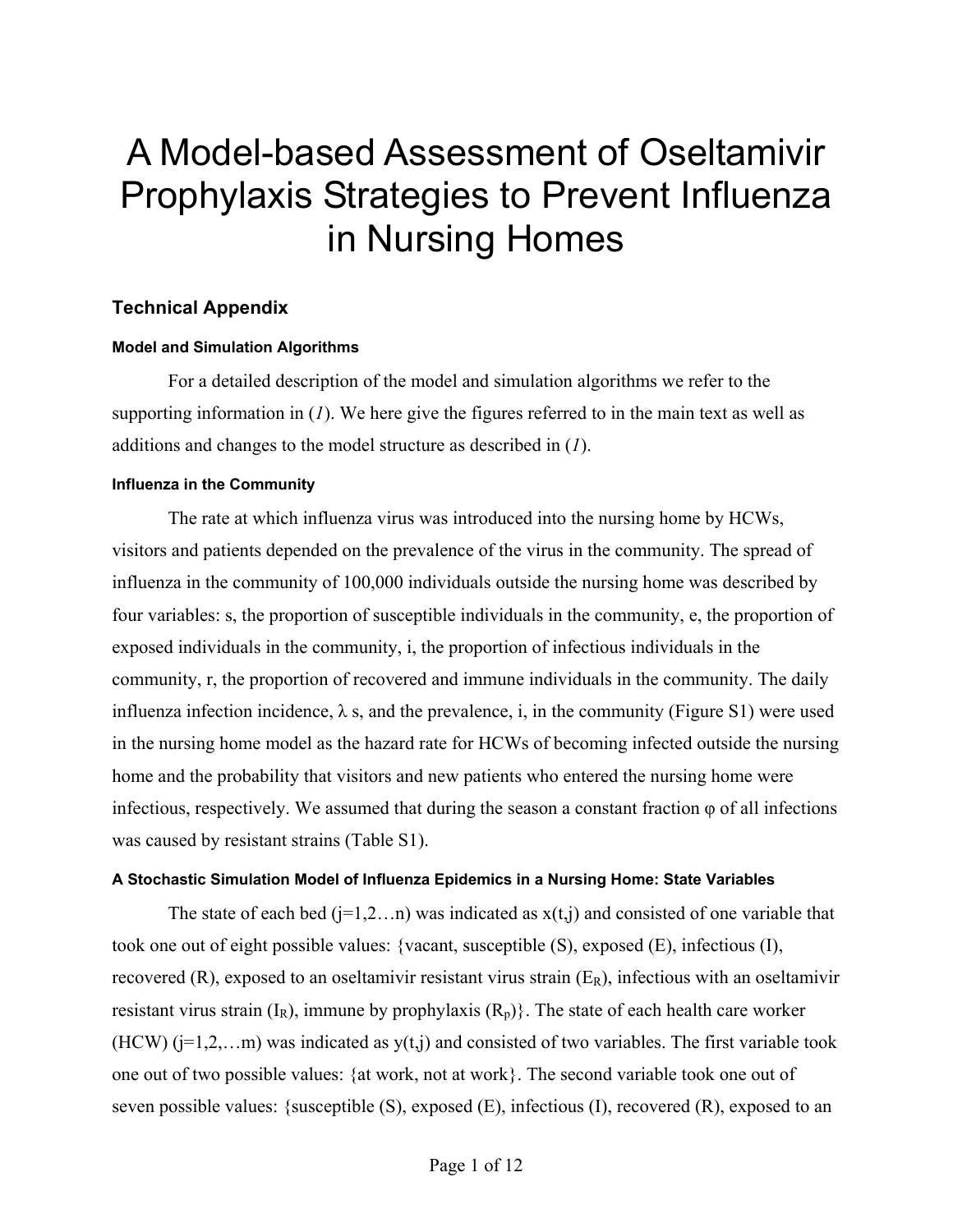oseltamivir resistant virus strain  $(E_R)$ , infectious with an oseltamivir resistant virus strain  $(I_R)$ , immune by prophylaxis  $(R_p)$ . At each moment t, the state of the system was completely characterized by the state vectors x and y. For convenience, we also used aggregate variables whose values were completely determined by the state variables:

- the number of patients that were infectious with a non-resistant virus strain at time t,  $I_P(t);$
- the number of HCWs at work that were infectious with a non-resistant virus strain at time t,  $I_H(t)$ ;
- the number of patients that were infectious with an oseltamivir resistant virus strain at time t,  $I_{RP}$  (t); the number of HCWs that were infectious with an oseltamivir resistant virus strain at time t,  $I<sub>RH</sub>$  (t).

# **Update Rules**

At each time step Δt the values of the state variables were updated to account for transitions. The probability of each of these transitions to occur was specified according to the rules in Table S2.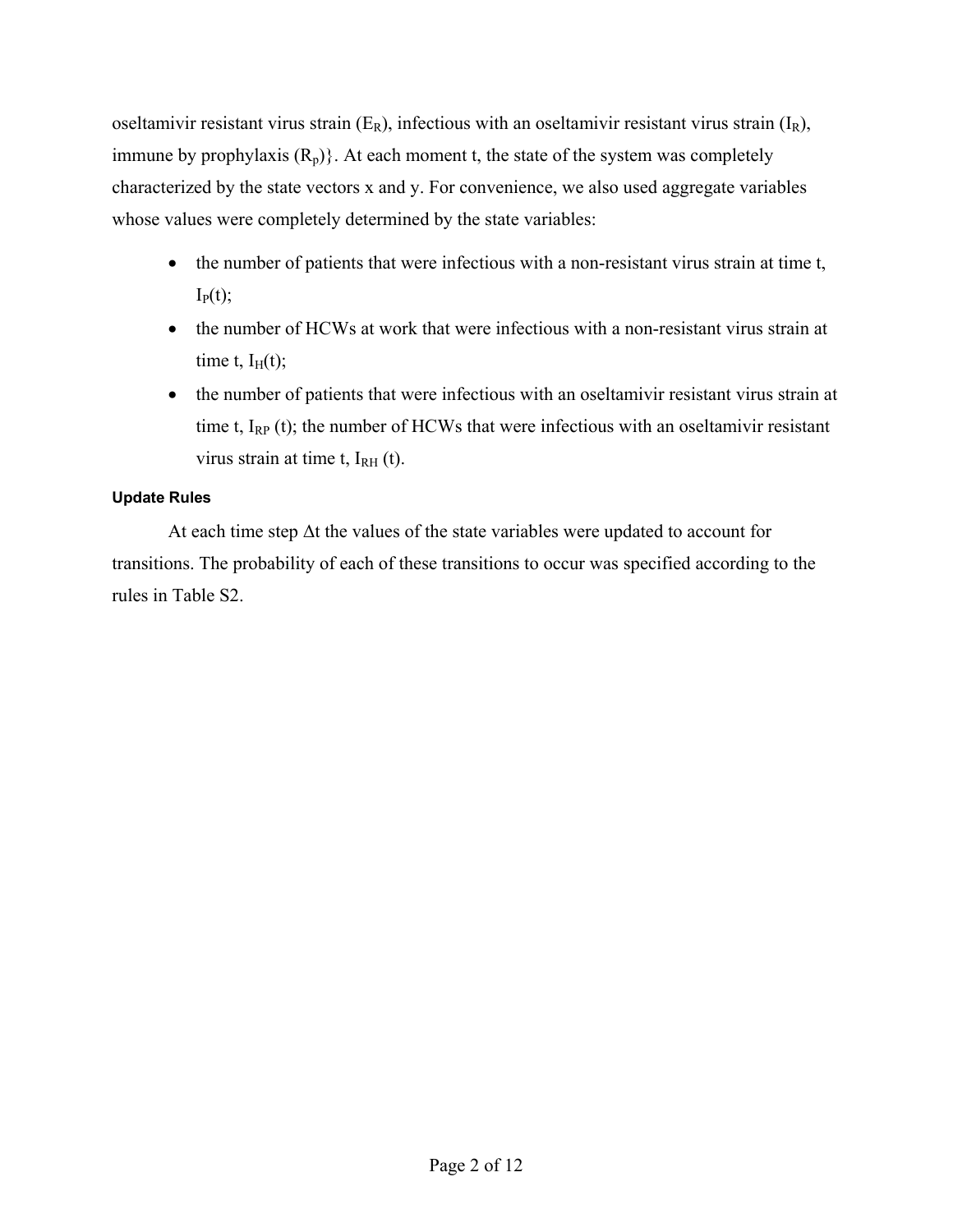|                      | Table S1. Parameters in the model                                                                                         |                                |                                                              |                                     |
|----------------------|---------------------------------------------------------------------------------------------------------------------------|--------------------------------|--------------------------------------------------------------|-------------------------------------|
| Symbol               | Parameter                                                                                                                 | Default                        | Units                                                        | Ref                                 |
| n                    | Number of beds                                                                                                            | 30                             |                                                              |                                     |
| m                    | Number of HCWs                                                                                                            | 30                             |                                                              |                                     |
| Ät                   | Time step (shift)                                                                                                         | 8                              | hours                                                        |                                     |
| т                    | Minimum duration of simulation                                                                                            | 80                             | days                                                         |                                     |
| ì<br>ó<br>ã<br>$r_c$ | Discharge/mortality rate<br>Rate of becoming infectious after infection<br>Infection recovery rate<br>Prior immunity HCWs | 1/425<br>1/1.4<br>1/1.4<br>0.3 | $day^{-1}$<br>$day^{-1}$<br>$day^{-1}$                       | (2,3)<br>(4, 5)<br>(4, 5)<br>(6, 7) |
| r                    | Prior immunity patients                                                                                                   | 0                              |                                                              |                                     |
| $U_1$                | Vaccination rate patients                                                                                                 | 0.75                           |                                                              | (8)                                 |
| $U_2$                | Vaccination rate HCWs                                                                                                     | 0.4                            |                                                              | (9)                                 |
|                      | Probability of contact between                                                                                            |                                |                                                              |                                     |
| $C_{11}$             | Patient - patient                                                                                                         | 0.07                           | shift <sup>-1</sup>                                          |                                     |
| $C_{12}$             | $HCW - patient$                                                                                                           | 0.52                           | $\text{shift}^{-1}$                                          |                                     |
| $C_{22}$             | $HCW - HCW$                                                                                                               | 0.91                           | $shift-1$                                                    |                                     |
|                      | Probability of close contact between                                                                                      |                                |                                                              |                                     |
| $\delta_{11}$        | Patient – patient                                                                                                         | 0.06                           | contact <sup>-1</sup>                                        |                                     |
| $\tilde{O}_{12}$     | $HCW - patient$                                                                                                           | 0.69                           | contact <sup>-1</sup>                                        |                                     |
| $\delta_{22}$        | $HCW - HCW$                                                                                                               | 0.32                           | contact <sup>-1</sup>                                        |                                     |
| ñ                    | Close/casual transmission probability ratio                                                                               | $\overline{2}$                 |                                                              |                                     |
|                      | Vaccine efficacy (against infection)                                                                                      |                                |                                                              |                                     |
| $ve_1$               | Patients                                                                                                                  | 0.25                           |                                                              | (10)                                |
| ve <sub>2</sub>      | <b>HCWs</b>                                                                                                               | 0.73                           |                                                              | (11)                                |
| $p_c$<br>g           | Transmission probability casual contact<br>Average number of visitors<br>Minimum duration of post-exposure prophylaxis    | 0.13<br>0.7<br>14              | $contact-1$<br>patient <sup>1</sup> day <sup>1</sup><br>days | (1)<br>(12)<br>(9)                  |
|                      | Minimum duration of post-exposure prophylaxis after last detected case                                                    | 8                              | days                                                         | (9)                                 |
| ä                    | Probability of developing disease after infection                                                                         | 0.5                            |                                                              | (13)                                |
| ä <sub>P</sub>       | Probability of developing disease after infection during prophylaxis                                                      | 0.2                            |                                                              | (13)                                |
| $pe_s$               | Oseltamivir efficacy against infection                                                                                    | 0.53                           |                                                              | (13)                                |
| pei<br>Ö             | Oseltamivir reduction in infectiousness<br>Fraction of resistant virus strains in the community                           | 0.2<br>$0 - 1.0$               | contact                                                      | (13)                                |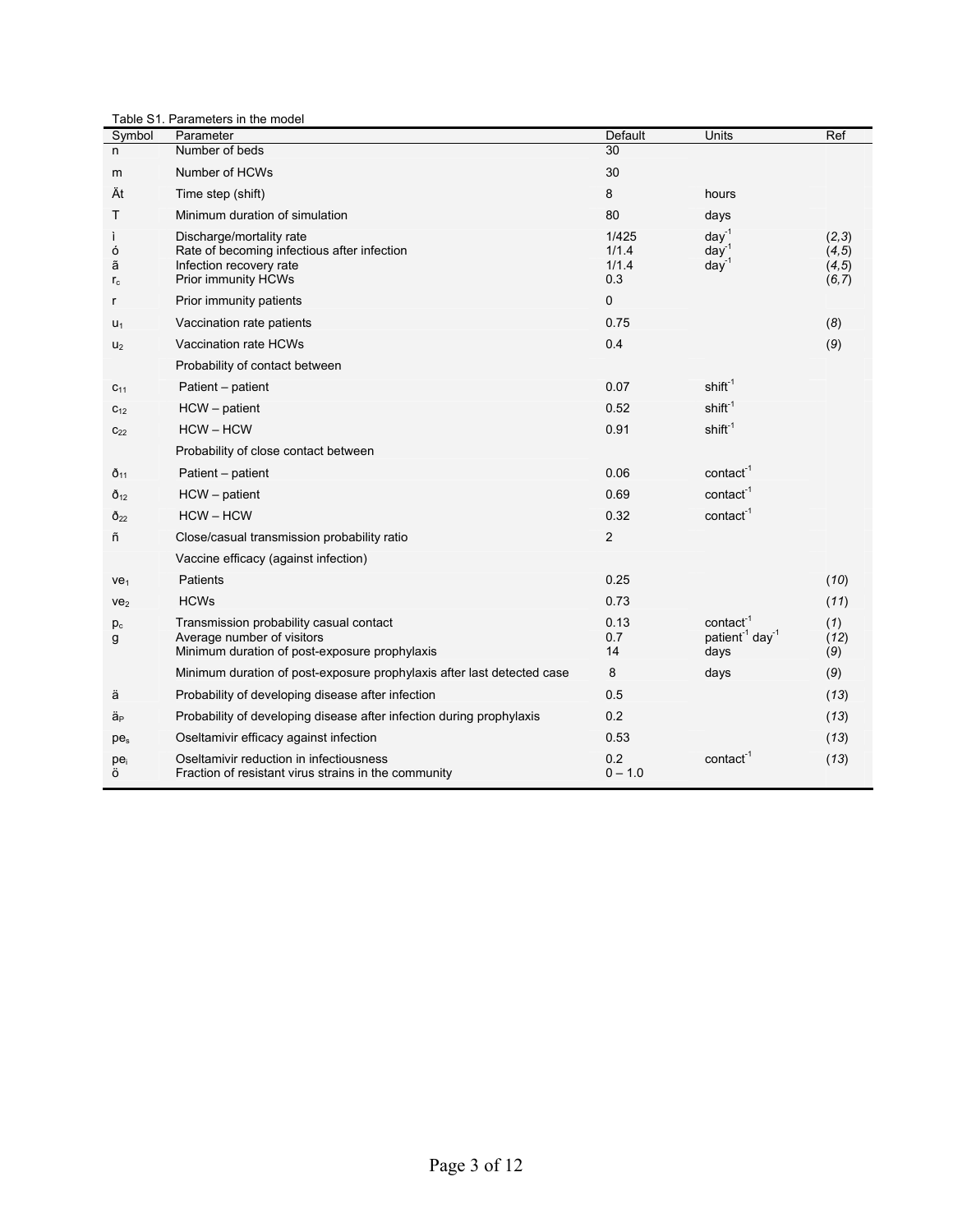Table S2. Transitions and probabilities in the model

|                                                  | Transition                                                                                 | Probability <sup>#</sup>                                                                                                                              |
|--------------------------------------------------|--------------------------------------------------------------------------------------------|-------------------------------------------------------------------------------------------------------------------------------------------------------|
| Patient flow                                     |                                                                                            |                                                                                                                                                       |
| discharge or death                               | $P(x(t+\text{At},j)) = \text{vacant}   x(t,j) = \neg \text{vacant})^{\text{T}}$            | ì Ät                                                                                                                                                  |
| admission                                        | $P(x(t+\text{At},j) = S   x(t,j) = vacant)$                                                | $(1 - u_1 v e_1)$ n i Ind(P <sub>o</sub> (t)=0) At +<br>$(1 - u_1 \vee e_1)$ n i lnd(P <sub>o</sub> (t)=1) (1-pe <sub>s</sub> )<br>Ät * <sup>\$</sup> |
| admission                                        | $P(x(t+At,j) = E   x(t,j) = vacant)$                                                       | e n ì (1-ö) Ät                                                                                                                                        |
| admission                                        | $P(x(t+\text{At},j) = 1   x(t,j) = \text{vacant})$                                         | i n ì (1-ö) Ät                                                                                                                                        |
| admission                                        | $P(x(t+\tilde{A}t,j) = R   x(t,j) = vacant)$                                               | $u_1$ ve <sub>1</sub> n ì Ät                                                                                                                          |
| admission                                        | $P(x(t+\tilde{A}t,j) = E_R   x(t,j) = vacant)$                                             | eniöÄt                                                                                                                                                |
| admission                                        | $P(x(t+\text{At},j) = I_R   x(t,j) = \text{vacant})$                                       | iniöÄt                                                                                                                                                |
| admission                                        | $P(x(t+\hat{A}t_i)) = R_p   x(t_i)) = vacant$                                              | $(1 - u_1 \vee e_1)$ n i Ind(P <sub>o</sub> (t)=1) pe <sub>s</sub> Ät                                                                                 |
| <b>HCW flow</b>                                  |                                                                                            |                                                                                                                                                       |
| working                                          | $P(y(t+\text{At},j)) = \{at work, \cdot\})^{\ddagger}$                                     | w(t+Ät,j)                                                                                                                                             |
| at home                                          | $P(y(t+\tilde{A}t,j) = \{not \text{ not at work}, \cdot\})$                                | $1-w(t+\text{At},i)$                                                                                                                                  |
| Course of infection of patients                  |                                                                                            |                                                                                                                                                       |
| infection by non-resistant strain                | $P(x(t+\text{At},i)) = E   x(t,i) = S)$                                                    | $\ddot{\mathbf{e}}_1(t)$ At                                                                                                                           |
| becoming infectious from non-resistant           | $P(x(t+\text{At},j) = 1   x(t,j) = E)$                                                     | ó Ät                                                                                                                                                  |
| strain<br>recovery from non-resistant strain     | $P(x(t+\text{At},i)) = R   x(t,i) = 1)$                                                    | ã Ät                                                                                                                                                  |
| infection by resistant strain                    | $P(x(t+\text{At},i)) = E_R   x(t,i) = S)$                                                  | $\varsigma_1$ (t) At                                                                                                                                  |
| becoming infectious from resistant strain        | $P(x(t+\text{At},j)) = I_R   x(t,j) = E_R)$                                                | ó Ät                                                                                                                                                  |
| recovery from resistant strain                   | $P(x(t+\text{At},j) = R   x(t,j) = I_R)$                                                   | ã Ät                                                                                                                                                  |
| gain immunity by prophylaxis                     | $P(x(t+\text{At},i)) = R_{p}   x(t,i) = S$ and t= $P_{start}$ ) <sup>\$</sup>              | $pe_s$                                                                                                                                                |
| loss of immunity by prophylaxis                  | $P(x(t+\text{At},j) = S   x(t,j) = R_p \text{ and } t = P_{stop})^S$                       | $\mathbf{1}$                                                                                                                                          |
| infection during prophylaxis                     | $P(x(t+\tilde{A}t,i))=E_R   x(t,i)=R_n)$                                                   | $\varsigma_1(t)$ At                                                                                                                                   |
| Course of infection of HCWs                      |                                                                                            |                                                                                                                                                       |
| infection at work by non-resistant strain        | $P(y(t+At, j) = {.,E}   y(t, j) = {at work, S})$                                           | $\ddot{\mathbf{e}}_2(t)$ At                                                                                                                           |
| infection at home by non-resistant strain        | $P(y(t+At,j) = {.,E}   y(t,j) = {not at work, S})$                                         | ë s (1-ö) Ät                                                                                                                                          |
| becoming infectious from non-resistant<br>strain | $P(y(t+\text{At},j) = \{\cdot, I\}   y(t,j) = \{\cdot, E\})$                               | ó Ät                                                                                                                                                  |
| recovery from non-resistant strain               | $P(y(t+At,j) = \{\cdot, R\}   y(t,j) = \{\cdot, I\})$                                      | ã Ät                                                                                                                                                  |
| infection at work by resistant strain            | $P(y(t+\text{Ät},j) = \{ \cdot, E_R \}   y(t,j) = \{ \text{at work}, S \})$                | $\varsigma_2(t)$ At                                                                                                                                   |
| infection at home by resistant strain            | $P(y(t+At, j) = \{ \cdot, E_R \}   y(t, j) = \{ \text{not at work, S} \})$                 | ësöÄt                                                                                                                                                 |
| becoming infectious from resistant strain        | $P(y(t+At,j) = \{\cdot, I_R\}   y(t,j) = \{\cdot, E_R\})$                                  | ó Ät                                                                                                                                                  |
| recovery from resistant strain                   | $P(y(t+At,j) = {.,R}   y(t,j) = {.,IR})$                                                   | ã Ät                                                                                                                                                  |
| gain immunity by prophylaxis                     | $P(y(t+\text{At},j) = \{\cdot, R_p\}   y(t,j) = \{\cdot, S\}$ and $t = P_{start}$ s        | pes                                                                                                                                                   |
| loss of immunity by prophylaxis                  | $P(y(t+\text{At},j) = \{\cdot, S\}   y(t,j) = \{\cdot, R_p\} \text{ and } t = P_{stop})^S$ | $\mathbf{1}$                                                                                                                                          |
| infection at work during prophylaxis             | $P(y(t+\text{Ät},j) = {.,E_R}   y(t,j) = (14))$                                            | $\varsigma_2(t)$ At                                                                                                                                   |
| infection at home during prophylaxis             | $P(y(t+\text{At},j) = \{ \cdot, E_R \}   y(t,j) = \{ \text{not at work}, R_p \})$          | ësöÄt                                                                                                                                                 |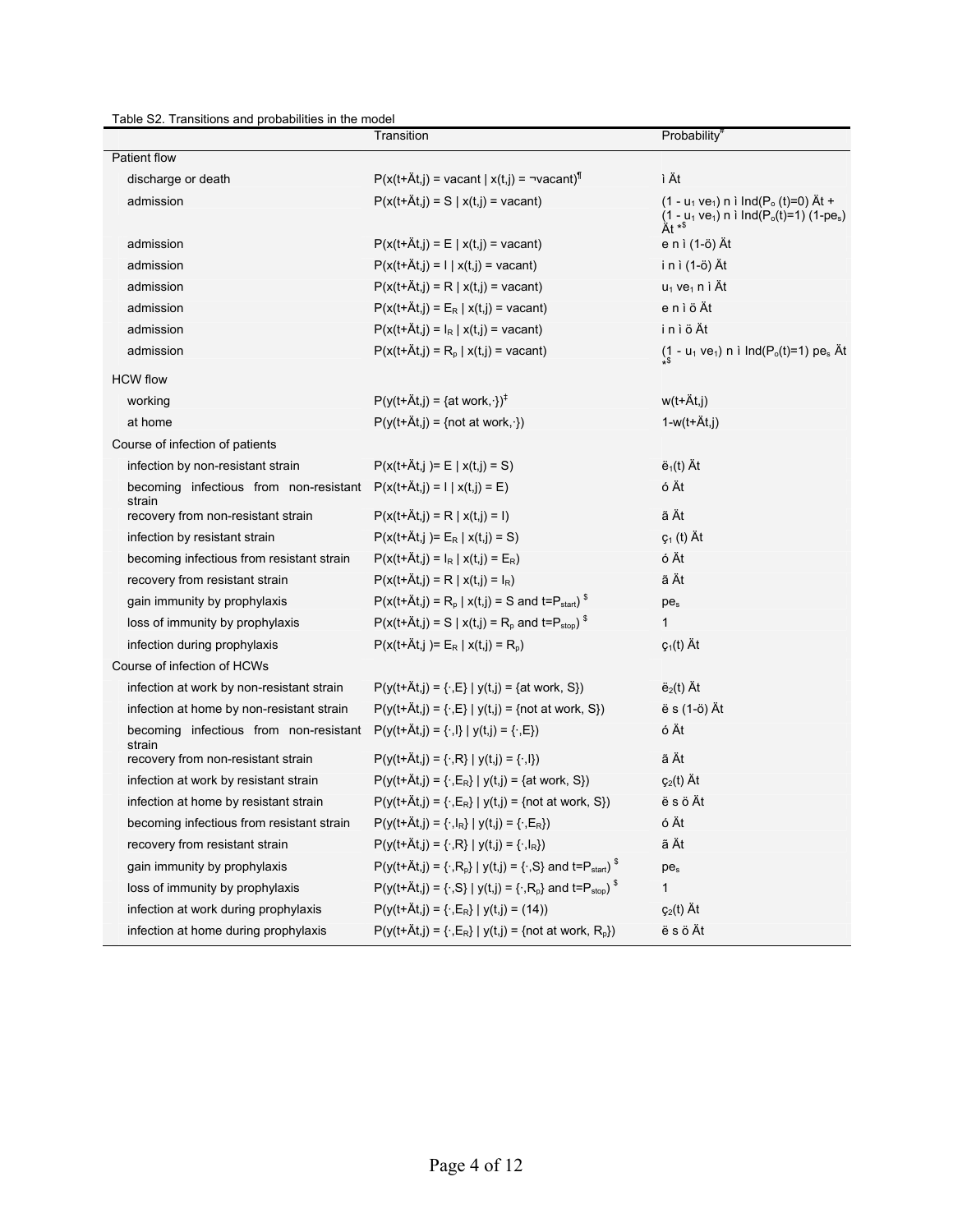| $\ddot{e}_1(t) = \ddot{e}_{11} + \ddot{e}_{12} + \ddot{e}_{vis}$     | $\ddot{e}_{11} = (\ddot{0}_{11} \ddot{n} + (1 - \ddot{0}_{11})) p_c C_{11} l_P(t)$                                  |
|----------------------------------------------------------------------|---------------------------------------------------------------------------------------------------------------------|
| $\ddot{e}_1(t) = \ddot{e}_{11} + \ddot{e}_{12} + \ddot{e}_{vis}$     | $\ddot{e}_{12}$ = ( $\ddot{0}_{12}$ $\ddot{p}$ +(1- $\ddot{0}_{12}$ )) $p_c$ C <sub>12</sub> l <sub>H</sub> (t)     |
| $\ddot{e}_1(t)$ = Ind(x(t,j+Neighbor(j))=1) $p_c + \ddot{e}_{12}$ *  | $\ddot{e}_{vis}$ = g ñ p <sub>c</sub> i (1-ö)                                                                       |
|                                                                      |                                                                                                                     |
| $\ddot{e}_2(t) = \ddot{e}_{21} + \ddot{e}_{22}$                      | $\ddot{e}_{21}$ = ( $\ddot{0}_{21}$ $\ddot{n}$ +(1- $\ddot{0}_{21}$ )) $p_c$ C <sub>21</sub> l <sub>P</sub> (t)     |
|                                                                      | $\ddot{e}_{22}$ = ( $\ddot{O}_{22}$ $\ddot{P}_{1}$ +(1- $\ddot{O}_{22}$ )) $p_c$ C <sub>22</sub> l <sub>H</sub> (t) |
|                                                                      |                                                                                                                     |
|                                                                      |                                                                                                                     |
|                                                                      |                                                                                                                     |
| $\varsigma_1(t) = \varsigma_{11} + \varsigma_{12} + \varsigma_{vis}$ | $Q_{11} = (\delta_{11} \cap + (1-\delta_{11})) p_c c_{11} I_{RP}(t)$                                                |
| $\varsigma_1(t) = \varsigma_{11} + \varsigma_{12} + \varsigma_{vis}$ | $C_{12}$ = ( $\delta_{12}$ ñ +(1- $\delta_{12}$ )) p <sub>c</sub> $C_{12}$ l <sub>RH</sub> (t)                      |
| $c_1(t) = Ind(x(t,i+Neighbour))=1) p_c + c_{12}$                     | $\mathbf{c}_{\text{vis}}$ = g ñ p <sub>c</sub> i ö                                                                  |
|                                                                      |                                                                                                                     |
| $q_2(t) = q_{21} + q_{22}$                                           | $C_{21} = (\delta_{21} \tilde{n} + (1 - \delta_{21})) p_c C_{21} I_{RP}(t)$                                         |
|                                                                      | $C_{22} = (\delta_{22} \tilde{n} + (1 - \delta_{22})) p_c C_{22} I_{RH}(t)$                                         |
|                                                                      |                                                                                                                     |
|                                                                      | Forces of infection of non-resistant strains<br>Forces of infection of resistant strains                            |

# see table S1 for the meaning on the symbols used

¶ we use ¬vacant to denote any possible state except vacant

 $^{\ddagger}$  we use {at work,  $\cdot$ } to denote any possible state where the first state variable is equal to the state at work \* we use Ind(x(t,j)=J) to mean an indicator function that returns the value 1 if its argument is a correct expression, and 0 if its argument is false; we use

Neighbor(j)=j-1+2 Mod[j,2] as a function that returns the index of the roommate of the patient, such that Neighbor(1)=2, Neigbor(2)=1<br><sup>\$</sup> P<sub>start</sub> and P<sub>stop</sub> determine the moments of start and end of prophylaxis with osel



Figure S1. Incidence and prevalence of influenza virus infections in the community.

#### **Prophylaxis with Oseltamivir**

Continuous prophylaxis was given during 8 weeks around the peak of the community influenza epidemic, starting from t=15 to t=71. Post–exposure prophylaxis was started for all patients as soon as one patient had a laboratory-confirmed influenza virus infection. Since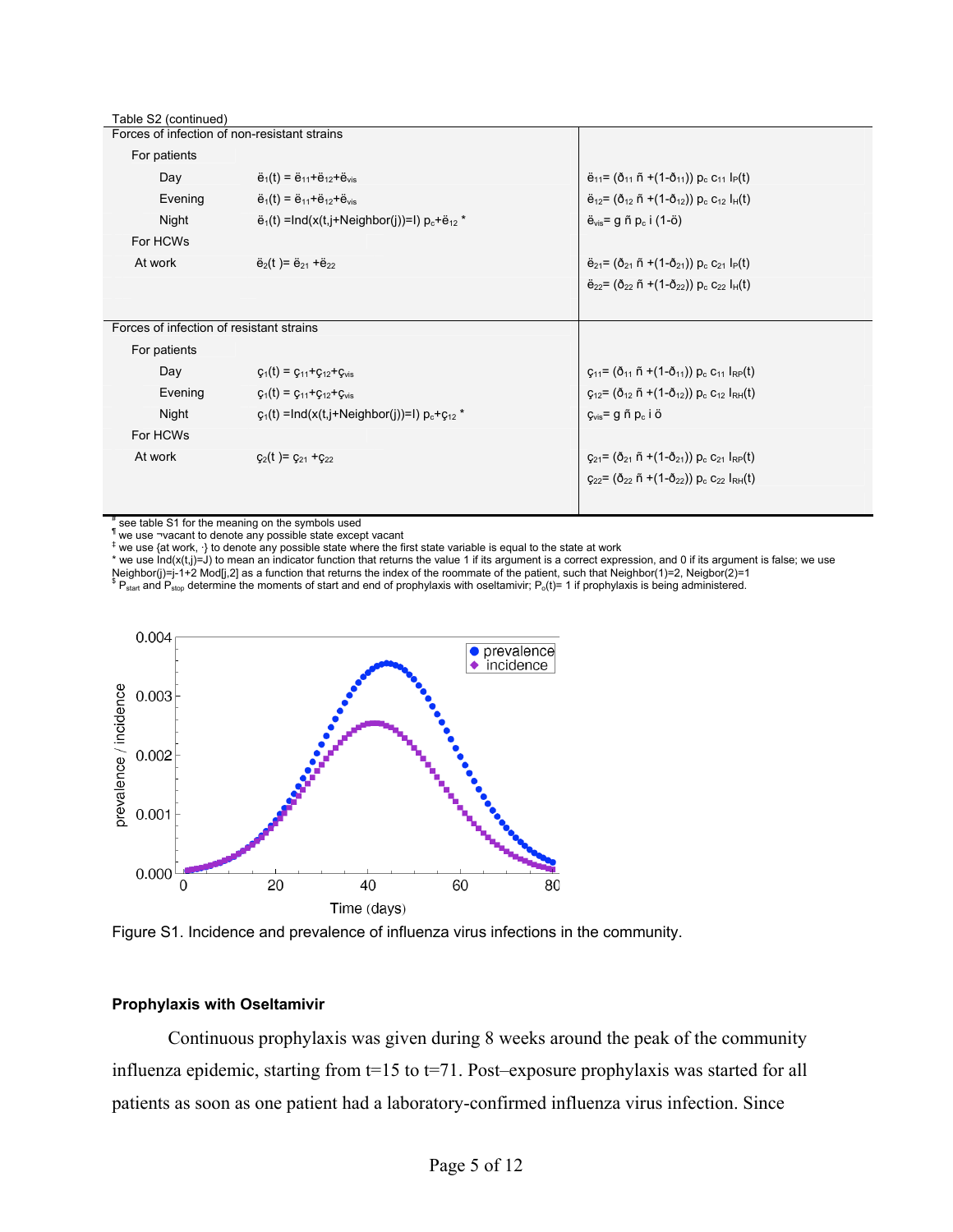recognition of a possible influenza virus infection is required before doing a laboratory test, we assumed only the fraction of infected patients that develop influenza disease (the symptomatic patients) could trigger the start of post-exposure prophylaxis. We assumed that for every first symptomatically infected individual the time between becoming infectious and the start of prophylaxis followed a distribution that was determined by

- the time to onset of symptoms
- the time to recognition of symptoms
- the time to a positive laboratory test
- the time until administration of prophylaxis

For each of these steps the assumed time distributions for the baseline scenario are shown in Figure S2 a to d. The total delay distribution resulting from summation of these steps had a mean delay of 3.5 days (Figure S3a). In Figures S3b and c, distributions of the delay for alternative scenarios are shown, with means of 1.75 and 6 days, respectively. The means and ranges of the duration of the four steps in the different scenarios are shown in Table S3.



Figure S2. Assumed time distributions for the several steps leading to the delay between the start of infectiousness of the first symptomatically infected individual and the start of post-exposure prophylaxis.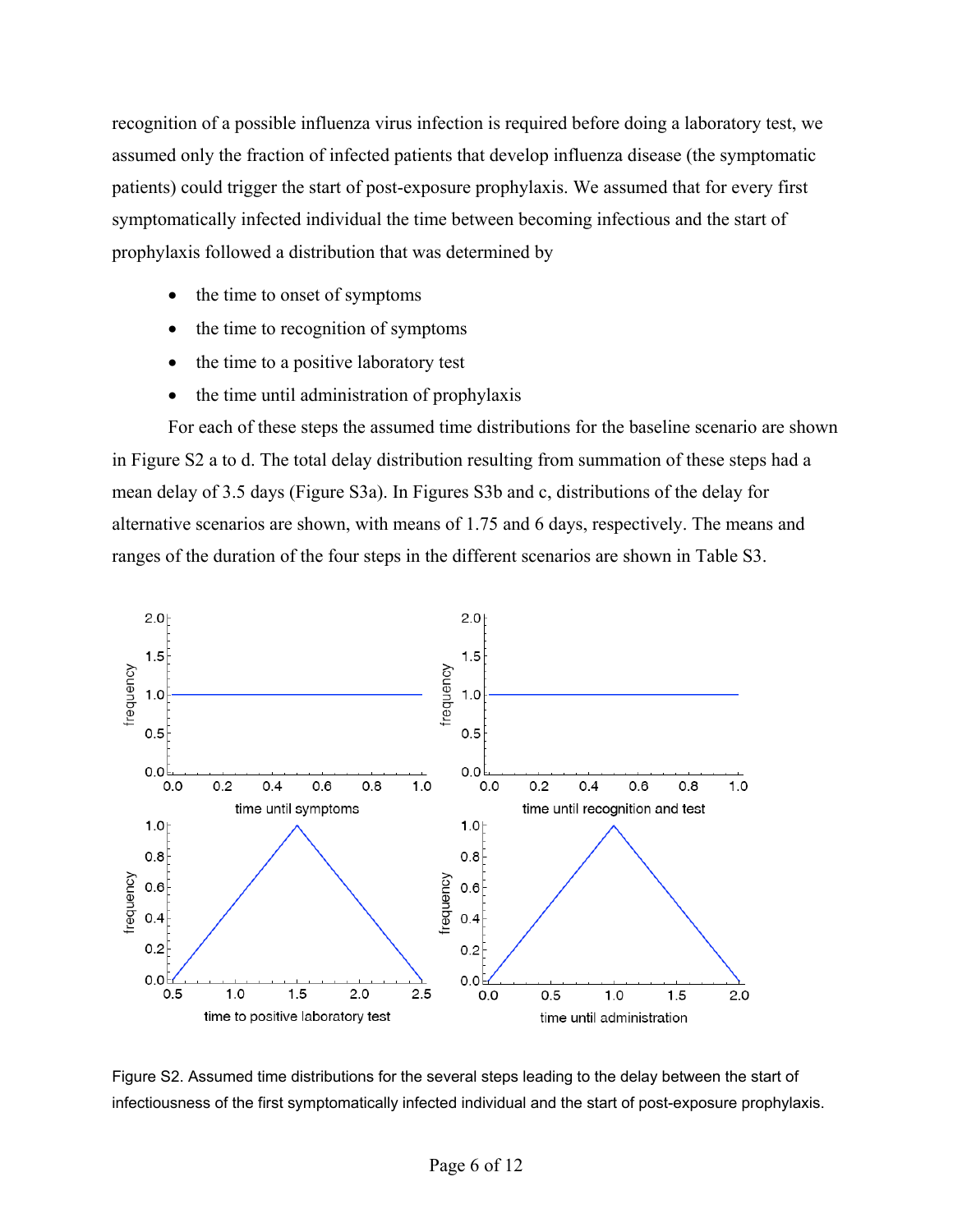

Figure S3. Distributions of the delay between the start of infectiousness of the first symptomatically infected individual and the start of post-exposure prophylaxis with means of 3.5 days, 1.75 days and 6 days, respectively.

Table S3. Mean duration and range of the steps leading to the delay between the start of infectiousness of the first symptomatically infected individual and the start of post-exposure prophylaxis for three scenarios.

|                                          | Duration (days)  | Duration(days) | Duration(days) |
|------------------------------------------|------------------|----------------|----------------|
| Step                                     | Mean (range)     | Mean (range)   | Mean (range)   |
| Time to onset of symptoms                | $0.5(0-1)$       | $0.5(0-1)$     | $0.5(0-1)$     |
| Time to recognition of symptoms and test | $0.5(0-1)$       | $0.25(0-0.5)$  | $1(0-2)$       |
| Time to positive laboratory test         | $1.5(0.5 - 2.5)$ | $0.75(0.5-1)$  | $2.5(1.5-3.5)$ |
| Time until administration                | $1.0(0-2)$       | $0.25(0-0.5)$  | $2(0-4)$       |
| Total                                    | $3.5(0.5-6.5)$   | $1.75(0-3)$    | $6(1.5-10.5)$  |

Table S4. Precision of the effect estimates, as mean and 95% bootstrap confidence interval for the baseline scenario based on 4000 simulations, and an alternative scenario (reduced vaccine uptake of patients) based on 2000 simulations.

|                                             | RR PE             | RR cont           | NNT PE        | NNT cont      |  |  |
|---------------------------------------------|-------------------|-------------------|---------------|---------------|--|--|
| Baseline scenario<br>Patient vaccine uptake | $0.67(0.64-0.70)$ | $0.23(0.22-0.24)$ | 118 (105-135) | 323 (309-339) |  |  |
| 0.4                                         | $0.66(0.62-0.70)$ | $0.24(0.22-0.26)$ | $97(82-115)$  | 268 (254-283) |  |  |

## **Precision of the Effect Estimates**

In the main text we did not give confidence intervals around the effect estimates because these depended on the number of simulations we performed. The 95% bootstrap confidence intervals around the effect estimates (Table S4), show us that the 4000 simulations for the baseline scenario and the 2000 simulations for the alternative scenarios sufficed to obtain reliable effect estimates (Table S4).

## **Uncertainty analyses**

We used Latin hypercube sampling (15,16) to do uncertainty analyses for the four parameters describing oseltamivir effectiveness. Therefore we chose a likely range for the parameter values in question and drew actual values from a uniform distribution over this range. For every scenario under study we made 50 different parameter sets such that the whole range of possible values for each of the four parameters was represented equally. We varied the parameter oseltamivir efficacy against infection over a range from 0.2 to 0.8 based upon the reported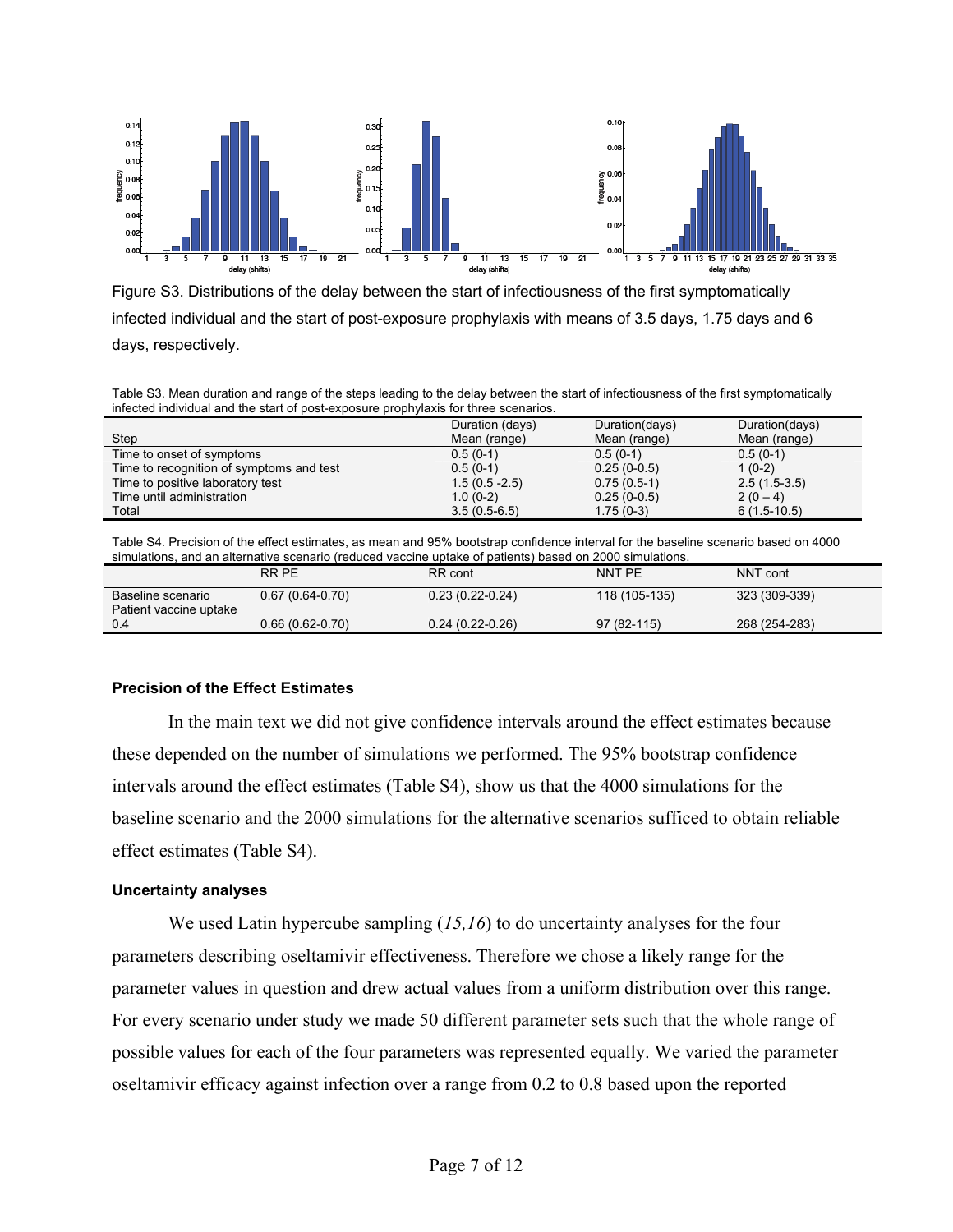confidence intervals (top row), the reduction in infectiousness caused by oseltamivir from 0 to 0.5 (second row), the probability of developing disease (symptom probability) without prophylaxis from 0.3 to 0.7 (third row) and the probability of developing disease during prophylaxis from 0.05 to 0.4 (bottom row), according to the estimated confidence intervals. The results are shown in figure S4 for both post-exposure and continuous prophylaxis. The influenza virus attack rate among patients showed a strong negative correlation with the efficacy of oseltamivir to protect against infection for both strategies of prophylaxis. A less strong correlation was present with the oseltamivir induced reduction in infectiousness. The probability of developing disease was weakly correlated with the patient infection attack rate for the postexposure, but not for the continuous prophylaxis strategy. The probability of developing disease during prophylaxis did not have a large impact on the attack rate.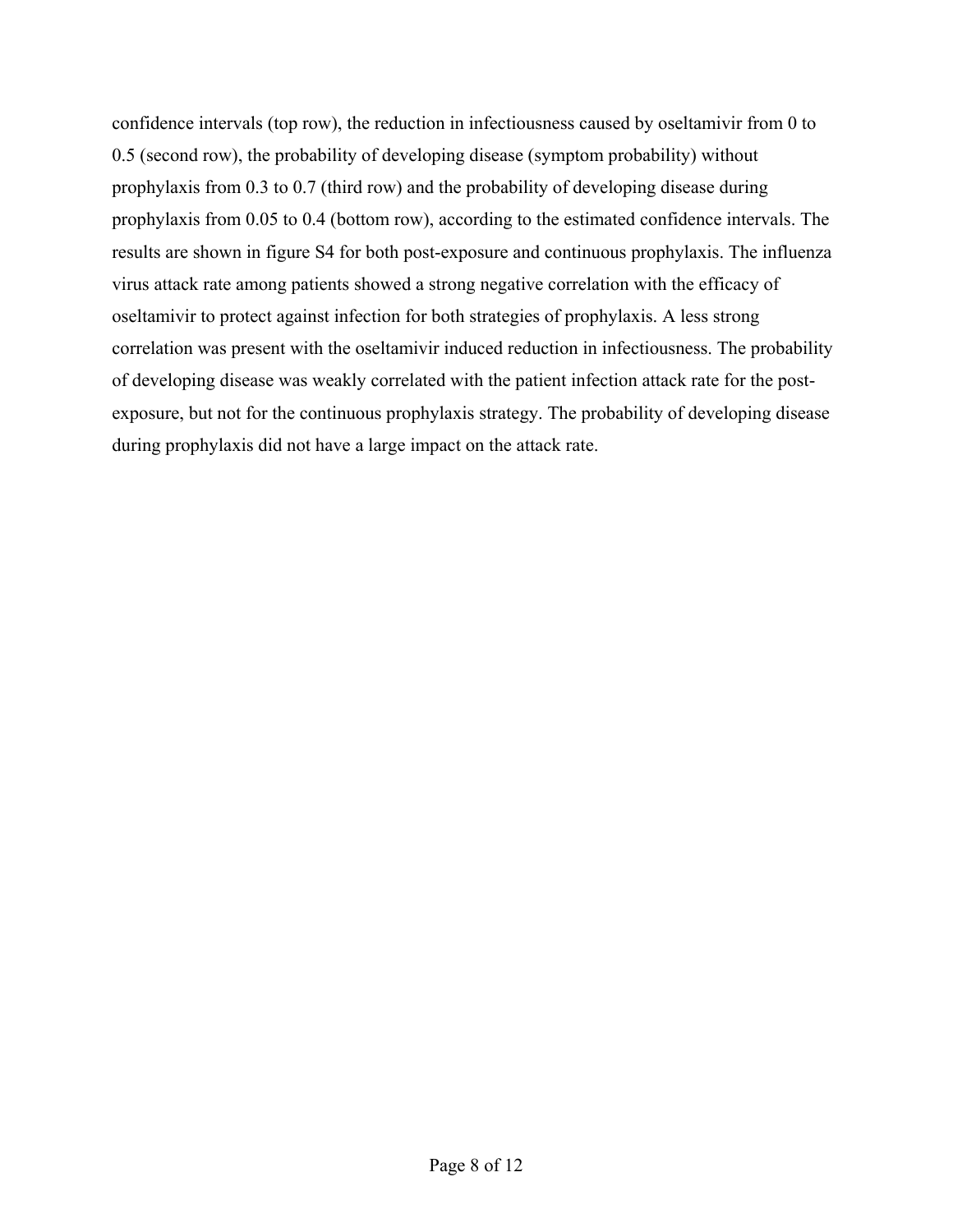

Figure S4. Results of uncertainty analyses. We varied the parameters oseltamivir efficacy against infection, oseltamivir reduction in infectiousness and symptom probability (probability of developing disease) with or without prophylaxis.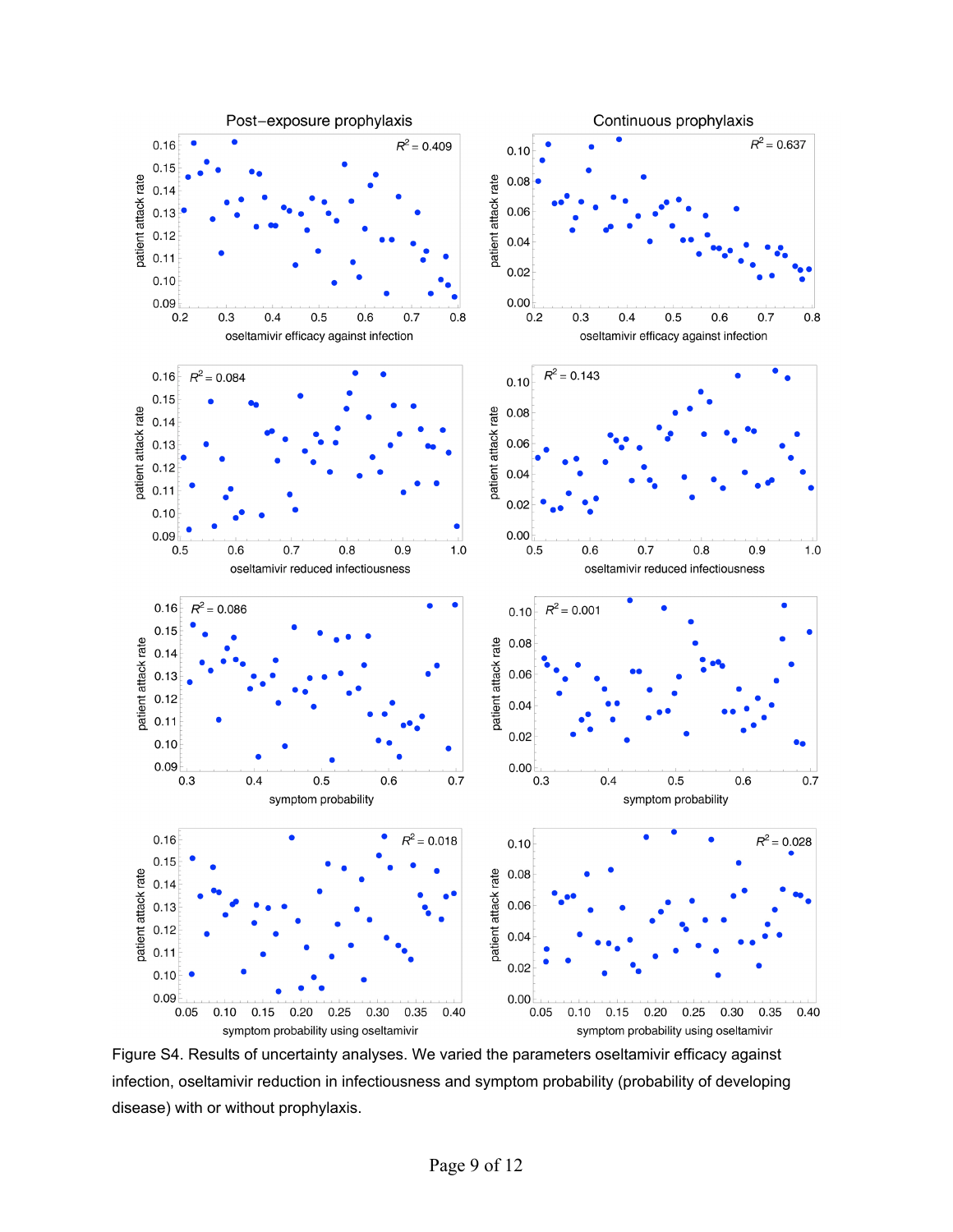## **Alternative Scenarios**

Table S5 shows the results of some additional scenarios:

1) Two scenarios with delays between the start of infectiousness of the first symptomatic patient and the start of post-exposure prophylaxis of 1.75 and 6 days instead of 3.5 days. Changes in the delay did not have a large influence on the results.

2) Two scenarios with higher and lower influenza virus activity in the community (with community attack rates of 15 and 5 percent as compared to 10 percent in the baseline scenario). Apparently the number of doses needed to prevent one infection was not very sensitive to the annual influenza activity when prophylaxis was given post-exposure. With continuous prophylaxis, the number of prevented cases increased with higher influenza prevalence and the strategy became more efficient, although it did not approximate the efficiency of post-exposure prophylaxis.

3) A scenario in which the HCW vaccination rate was 0.75 instead of 0.4. In this scenario the influenza virus attack rate among patients was already decreased in the absence of prophylaxis. Although the relative risk reductions for both strategies of prophylaxis were similar to those in the baseline scenario, the DNP increased due the lower actual number of infections prevented.

4) A scenario in which the patient vaccine uptake was 0.40 instead of 0.75. In this scenario, the infection attack rate was slightly increased in the absence of prophylaxis, which increased the efficiency of prophylaxis.

5) A scenario in which 30% instead of 0% of the patients was immune at the start of the season. In this scenario the effectiveness and efficiency of prophylaxis decreased since more individuals were protected prior to prophylaxis and a lower number of infections was prevented.

6) A scenario for a larger department with 60 beds. In this simulation we assumed the ratio of patients and HCWs and the average number of contacts per person per day to be the same as we had observed in the 30-bed departments. The effect of prophylaxis became slightly higher in this scenario due to the higher attack rate in the absence of prophylaxis.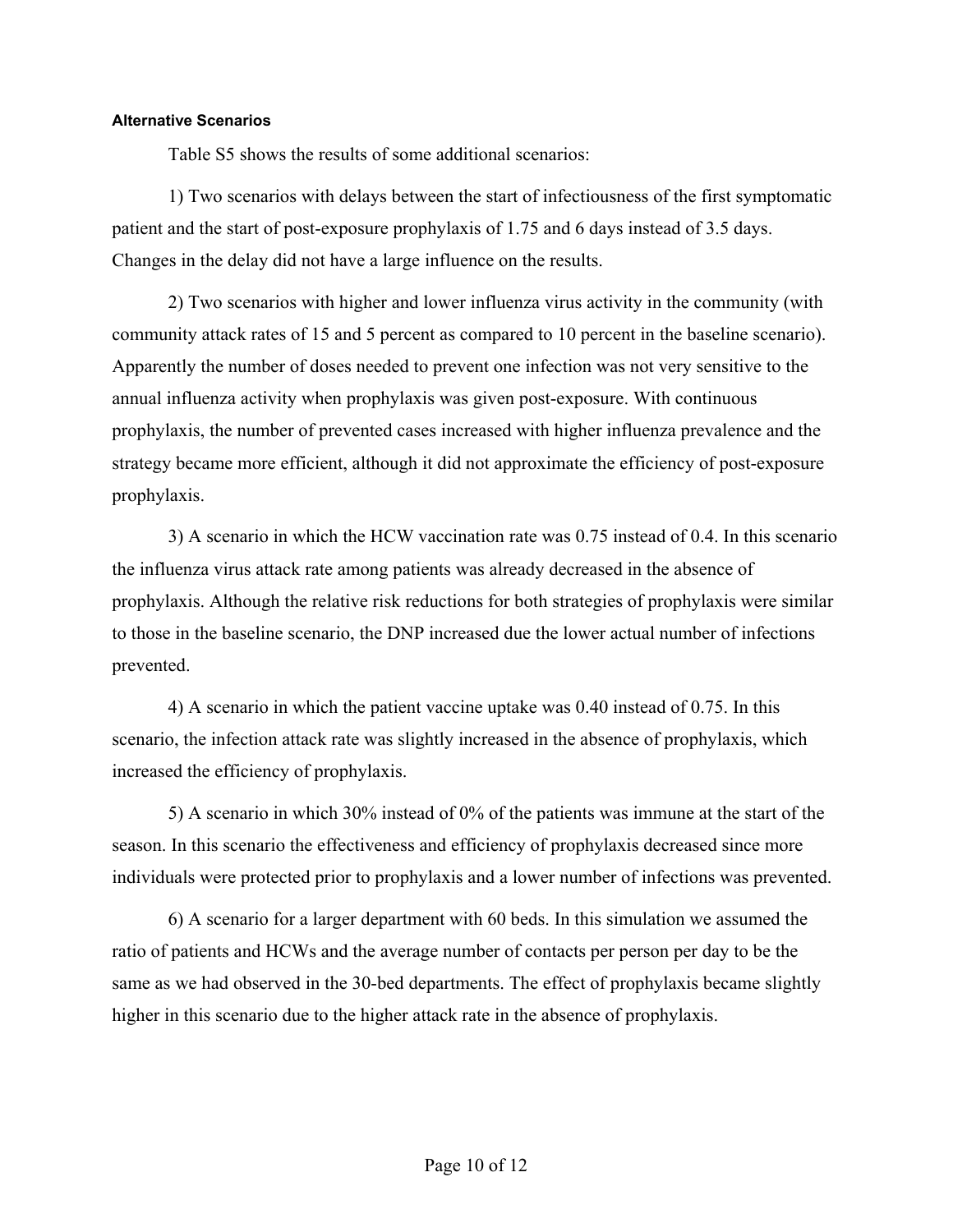|                |                         |      |                            |                          | Daily doses needed to |                          |          |                          |  |
|----------------|-------------------------|------|----------------------------|--------------------------|-----------------------|--------------------------|----------|--------------------------|--|
|                |                         |      | Mean infection attack rate |                          |                       | Relative risk            |          | prevent one infection    |  |
|                |                         |      | Post-                      |                          | Post-                 |                          | Post-    |                          |  |
| Scenario       |                         | No   | exposure                   | Continuous               | exposure              | Continuous               | exposure | Continuous               |  |
| $\Omega$       | <b>Baseline</b>         | 0.19 | 0.13                       | 0.05                     | 0.67                  | 0.23                     | 118      | 323                      |  |
| 1a             | 1.75-day delay          | 0.19 | 0.11                       | $\overline{\phantom{a}}$ | 0.59                  | $\overline{\phantom{a}}$ | 99       |                          |  |
| 1 <sub>b</sub> | 6-day delay             | 0.19 | 0.15                       | $\overline{\phantom{a}}$ | 0.78                  | $-$                      | 161      | $\overline{\phantom{0}}$ |  |
| 2a             | High virus activity     | 0.31 | 0.20                       | 0.08                     | 0.64                  | 0.26                     | 104      | 206                      |  |
| 2 <sub>b</sub> | Low virus activity      | 0.11 | 0.08                       | 0.03                     | 0.69                  | 0.26                     | 127      | 579                      |  |
| 3              | HCW vaccine uptake      |      |                            |                          |                       |                          |          |                          |  |
|                | 0.75                    | 0.13 | 0.09                       | 0.03                     | 0.70                  | 0.24                     | 155      | 471                      |  |
| 4              | Patient vaccine uptake  |      |                            |                          |                       |                          |          |                          |  |
|                | 0.4                     | 0.23 | 0.15                       | 0.06                     | 0.66                  | 0.24                     | 97       | 268                      |  |
| 5              | Prior immunity patients |      |                            |                          |                       |                          |          |                          |  |
|                | 0.3                     | 0.10 | 0.08                       | 0.03                     | 0.74                  | 0.27                     | 218      | 378                      |  |
| 6              | 60-bed department       | 0.26 | 0.13                       | 0.06                     | 0.51                  | 0.21                     | 97       | 229                      |  |

Table S5. Effects and efficiency of post-exposure prophylaxis (compared with no prophylaxis) in reducing influenza virus infection attack rates among nursing home patients for different scenarios (see text above).

#### **References**

- 1. van den Dool C, Bonten MJ, Hak E, Heijne JC, Wallinga J. The Effects of Influenza Vaccination of Health Care Workers in Nursing Homes: Insights from a Mathematical Model. PLoS Med. 2008;5:e200. [PubMed](http://www.ncbi.nlm.nih.gov/sites/entrez?cmd=Retrieve&db=PubMed&list_uids=18959470&dopt=Abstract) [DOI: 10.1371/journal.pmed.0050200](http://dx.doi.org/10.1371/journal.pmed.0050200)
- 2. CTG ZAio. Doelmatigheid verpleeghuizen in relatie tot verantwoorde zorg onderzocht. 21-6-2006. Utrecht, CTG/ZAio.
- 3. Tekstproducties JCM. Arcares jaarverslag 2005. 2006. Utrecht, Arcares.
- 4. Hirotsu N, Ikematsu H, Iwaki N, Kawai N, Shigematsu T, Kunishima O, et al. Effects of antiviral drugs on viral detection in influenza patients and on the sequential infection to their family members- serial examination by rapid diagnosis (Capilia) and virus culture. Int Congr Ser. 2004;1263:105– 8. [DOI: 10.1016/j.ics.2004.02.020](http://dx.doi.org/10.1016/j.ics.2004.02.020)
- 5. Wallinga J, Lipsitch M. How generation intervals shape the relationship between growth rates and reproductive numbers. Proc Biol Sci 2007;274:599–604.
- 6. Rvachev A, Longini IM. A mathematical model for the global spread of influenza. Math Biosci. 1985;75:3–22. [DOI: 10.1016/0025-5564\(85\)90064-1](http://dx.doi.org/10.1016/0025-5564(85)90064-1)
- 7. Cauchemez S, Valleron AJ, Boelle PY, Flahault A, Ferguson NM. Estimating the impact of school closure on influenza transmission from Sentinel data. Nature. 2008;452:750–4[. PubMed](http://www.ncbi.nlm.nih.gov/sites/entrez?cmd=Retrieve&db=PubMed&list_uids=18401408&dopt=Abstract) [DOI:](http://dx.doi.org/10.1038/nature06732)  [10.1038/nature06732](http://dx.doi.org/10.1038/nature06732)
- 8. Hayward AC, Harling R, Wetten S, Johnson AM, Munro S, Smedley J, et al. Effectiveness of an influenza vaccine programme for care home staff to prevent death, morbidity, and health service use among residents: cluster randomised controlled trial. BMJ. 2006;333:1241[. PubMed](http://www.ncbi.nlm.nih.gov/sites/entrez?cmd=Retrieve&db=PubMed&list_uids=17142257&dopt=Abstract) DOI: [10.1136/bmj.39010.581354.55](http://dx.doi.org/10.1136/bmj.39010.581354.55)